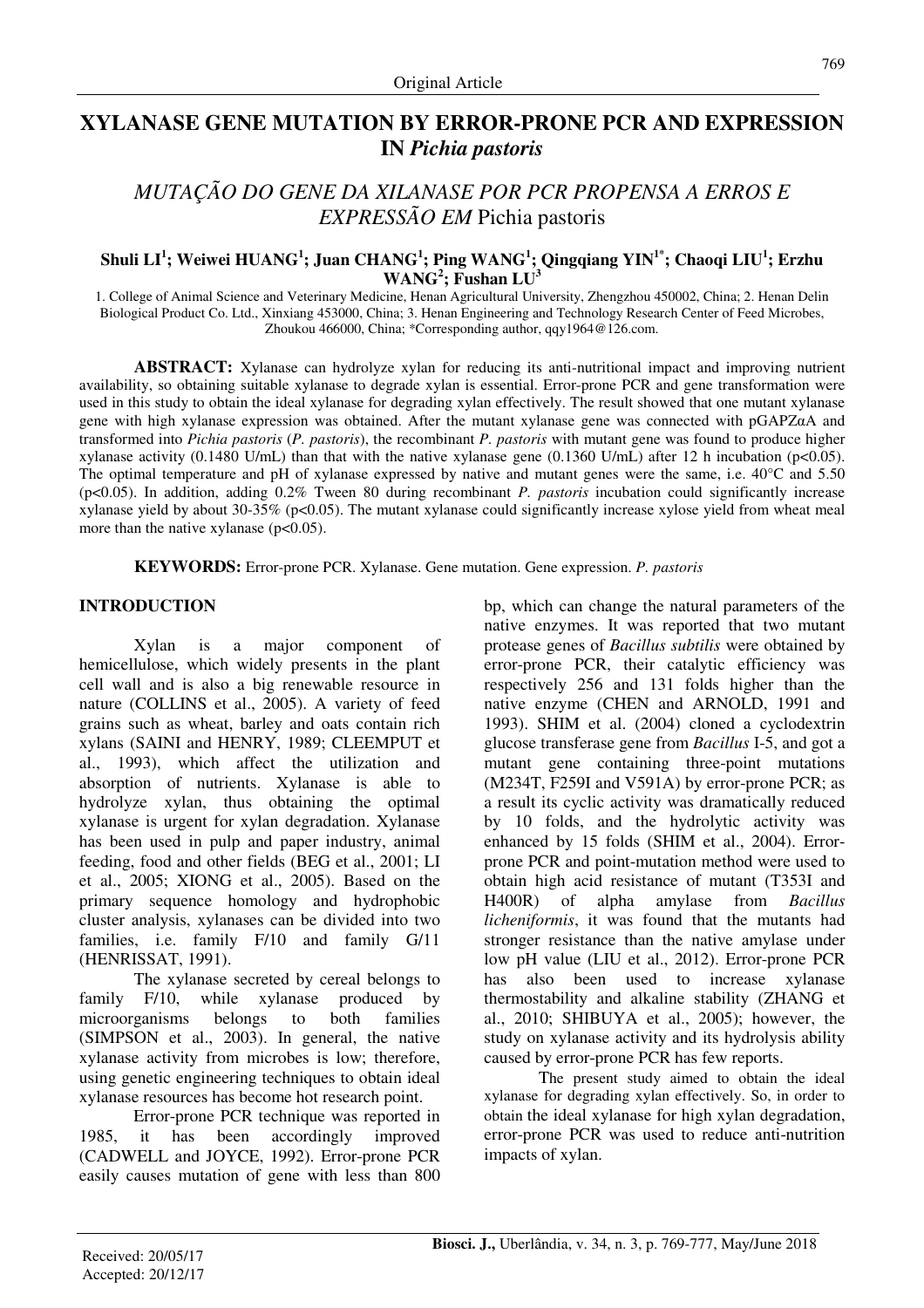## **MATERIAL AND METHODS**

#### **Materials, microbes and incubating media**

The pMD19-T plasmid, *E. coli* DH5α, *Xba I*, *EcoR I*, *Bln I*, Premix Taq Ver.2.0 plus dye, DNA Marker, dNTP, T4 DNA ligase, DNA gel recovery kit were purchased from Takara (Dalian, China). *Pichia pastoris* (*P. pastoris*) X33, pGAPZαA and zeocin were purchased from Invitrogen, USA. Oat spelt xylan was purchased from Sigma. Instant error-prone PCR kit was purchased from Beijing Enzyme Gene Cloning Technology Co. Ltd., China. *Aspergillus niger* for native xylanase gene isolation was preserved in our laboratory.

*E. coli* was grown in LB medium containing 1% yeast extract, 2% tryptone and 1% NaCl or lowsalt LB medium (0.5% NaC1) by incubating at 37°C and 120 rounds per min (RPM) for 24 h. *Aspergillus niger* was cultivated in a medium containing 0.6% soluble starch, 2.0% glucose, 0.2% yeast extract, 0.5% peptone, 0.2% KH<sub>2</sub>PO<sub>4</sub> and 0.03% MgSO<sub>4</sub> by incubating at 30°C and 120 RPM for 72 h. *Pichia pastoris* was cultivated in YPD medium containing 1% yeast extract, 2% tryptone and 1% glucose by incubating at 30°C and 120 RPM for 24 h. *Pichia pastoris* with xylanase expression vector for xylanase yield were cultivated in the modified YPD medium with 1% yeast extract, 2% tryptone and 2% wheat bran. Xylanase from *Aspergillus niger* was obtained by solid-state fermentation at 30°C for 72 h, and then xylanase was isolated with 0.9% normal saline.

## **Xylanase gene isolation and vector construction**

The cells of *Asperigillus niger* were collected by centrifuge, frozen in liquid nitrogen, and then ground in mortar. The total RNA was extracted by using RNA Extract Kit (Takara, Dalian, China). Double strand cDNA of xylanase gene were synthesized by RT-PCR. The First Strand cDNA Synthesis Kit (TransGen, Beijing, China) was used in reverse transcription. This transcription reaction mixture contained 2.0 µL total RNA, 10.0  $\mu$ L 2×ES reaction mix, 1.0  $\mu$ L Oligo(dT)<sub>18</sub>, 1.0  $\mu$ L RT enzyme mix and 6.0  $\mu$ L RNase-free water, which was carried out at 42°C for 30 min and 99°C for 5 min.

According to the previous report (KORONA et al., 2006), the primers were designed by DNAMAN software and synthesized by Shanghai Sangon Biological Engineering Company, China. The primer sequences were as follows:

Up-stream primer: CG GAATTCATGCTC *EcoR I*

ACCAAGAACCTTCT

# Down-stream primer: GC TCTAGATCAC *Xba I*

# TGAACAGTGATGGA

PCR was carried out in a total volume of 50 µL mixture containing 2.0 µL reverse transcription product as template, 25 µL PCR SuperMix, 1.0 µL up-stream primer, 1.0 µL down-stream primer, 21  $\mu$ L ddH<sub>2</sub>O. The PCR process was initiated at 94 $\degree$ C for 5 min, followed by 30 cycles of 94°C for 30 s, 62°C for 30 s, 72°C for 100 s, and a final extension at 72°C for 10 min. The PCR products were analyzed by electrophoresis with 1.0% agarose gel and purified by DNA gel recovery Kit (TransGen, Beijing, China). The purified PCR product was ligated with pMD19-T vector and transformed into *E. coli* competent cells by heat shock method. The transformants were selected on LB plates containing IPTG (24 mg/mL) and X-gal (20 mg/mL). The positive colonies were obtained after 48 h plate culture, and incubated in LB medium at 37°C and 120 RPM for 24 h. The pMD19-T with xylanase gene was isolated with kits.

## **Error-prone PCR of xylanase gene**

The reaction mixture  $(30 \mu L)$  for error-prone PCR contained 1 µL each primer, 3 µL dedicated dNTP, 3 µL mix of error-prone PCR, 1 µL plasmid with xylanase gene (10 ng/ $\mu$ L), 3  $\mu$ L MnCl<sub>2</sub> (5 mM), 1  $\mu$ L Taq DNA Polymerase (5 U/ $\mu$ L) and 17 µL ddH2O. The error-prone PCR conditions were 94 °C for 3 min, and then 30 cycles of 94 °C for 1 min, 60°C for 40 s, 72°C for 1 min, and finally 72°C for 10 min. The PCR product was purified as above.

## **Xylanase gene expression in** *E. coli* **and** *P. pastoris*

The purified mutant xylanase gene was ligated with pMD19-T vector and transformed into *E. coli*. The positive colonies were selected and the vectors were purified as above. DNA sequence of the mutant xylanase was determined in Sangon (Shanghai, China) and analyzed with DNAMAN (Lynnon Biosoft, USA). The vectors with mutant xylanase genes were digested by double endonucleases (*EcoR I* and *Xba I*), and the genes were isolated with 1% agarose gel, purified with kit. After the expression vector of pGAPZαA was digested with *EcoR I* and *Xba I*, it was then connected with the mutant xylanase gene by ligase. The vector was transformed into *E. coli* 5Hα, the transformants were selected on low salt LB plates containing zeocin (100 µg/mL). The vector was isolated and purified with kit, linearized with *Bln I*, and then transformed into competent *P. pastoris* with electroporation.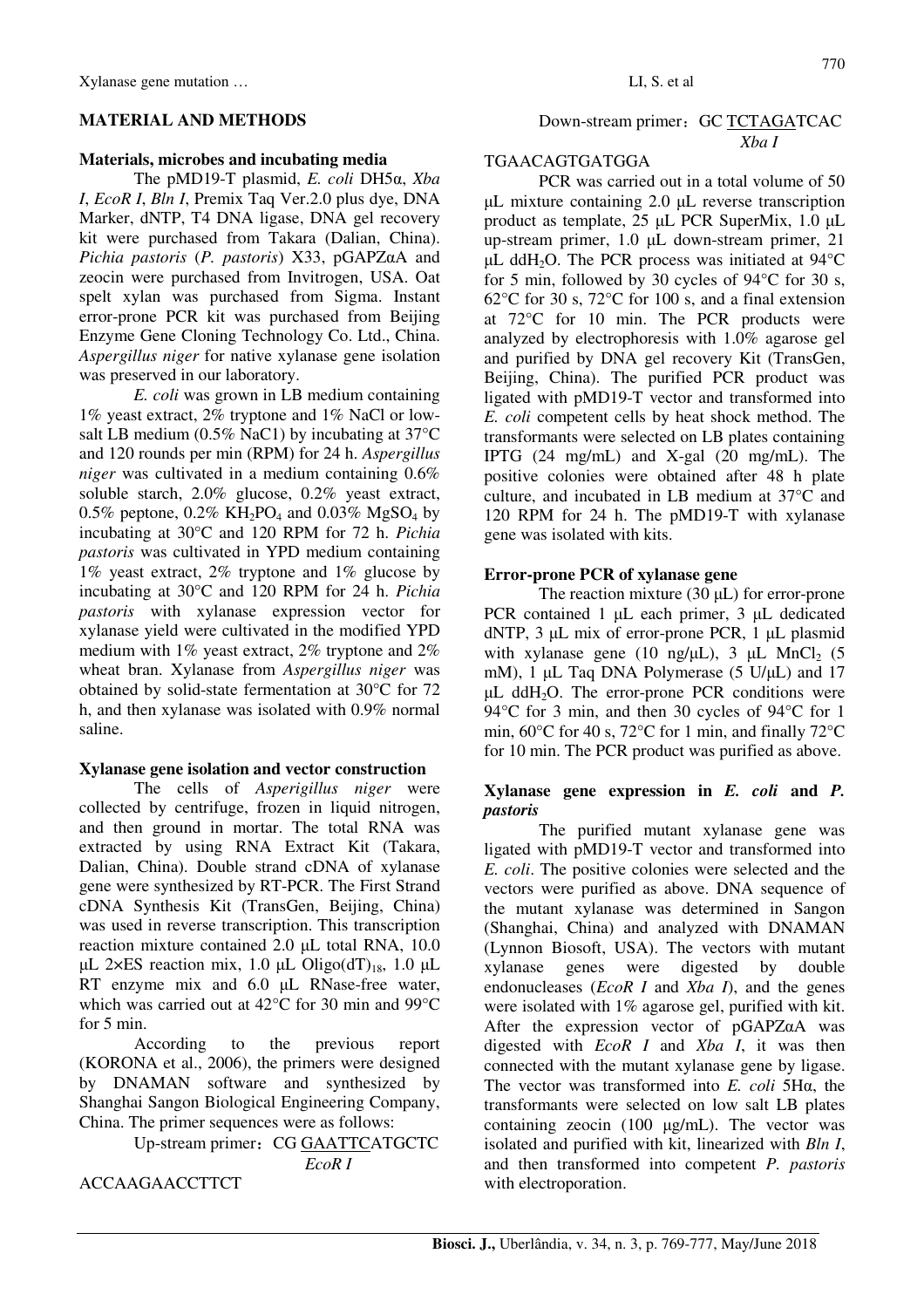The competent cells of *P. pastoris* were prepared as follows: One fresh colony was selected and incubated overnight in 5 mL of YPD medium in a 50 mL flask with 120 RPM at 30°C, and then 0.1 mL was taken and put into 100 mL fresh YPD medium in a 500 mL flask for incubating until an optical density of 1.0 at 600 nm. The cells were centrifuged at 1500 RPM and 4°C for 5 min, washed twice with ice-cold sterile water and twice with icecold 1 M sorbitol. Finally, the cells were resuspended in 1 mL of ice-cold 1 M sorbitol. Eighty uL cell suspensions were mixed with 5-10 µg linearized pGAPZaA-xylanase gene and transferred into an ice-cold 0.2 cm electroporation cuvette. Parameters used for electroporation were 1.5 kV/cm, 25  $\mu$ F and 400  $\Omega$  for inserting pGAPZaA-xylanase gene into *P. pastoris*. The transformed *P. pastoris* was sprayed on YPD plates with  $0.5\%$  xylan (w/v) and zeocin (100  $\mu$ g/mL), incubated at 30°C for 48 h. The positive colonies were selected and incubated in another YPD plate with marking, and the original positive colonies were dyed with Congo red for 1 h, washed with normal saline for 30 min. The colonies with the big transparent zones were selected for the further analyses. In addition, the pGAPZαA with or without the native xylanase gene was also transformed into *P. pastoris* as control.

## **Xylanase activity determination of the transformed** *P. pastoris*

The incubation of the transformed *P. pastoris* lasted for 36 h, during which 10 ml incubation was sampled at different culture time. The supernatant was prepared by centrifugation at 12000 RPM for 5 min. Xylanase activity was measured by DNS method. DNS reagent was prepared as follows: 3.15 g 3,5-dinitrosalicylic acid was put into 500 mL distilled water, mixed and heated to 45°C, added 100 ml sodium hydroxide (200 g/L), mixed again; added 91.00 g potassium sodium tartrate, 2.50 g phenol and 2.5 g sodium sulfite, mixed and heated to 45°C until dissolving, and then cooled to room temperature, the volume was adjusted to 1000 mL with distilled water. The xylanase reaction process was as following: 2 mL sample was put into a tube, added 5 mL DNS, mixed and then added 2 mL xylan (5 mg/mL). The reaction was conducted at 37°C and pH 5.5 for 30 min, terminated by putting the tube into boiling water for 15 min, and then the volume was adjusted to 25 mL with distilled water. Absorbance value was determined at 540 nm. One unit (U) is defined as the amount of enzyme that releases  $1 \text{ \mu mol of}$ reducing sugar from xylan solution (5 mg/mL) per minute. In order to increase xylanase yield, 0.2% Tween 80 and 2% wheat bran were added in the YPD medium.

## **Sodium dodecyl sulfate (SDS)-polyacrylamide gel electrophoresis (PAGE) analysis of xylanase**

Analytical SDS-PAGE was performed with 12% polyacrylamide gel. The gels were stained with coomassie brilliant blue R-250. The supernatant of the recombinant *P. pastoris* with xylanase gene was performed by boiling at 100°C for 5 min with equal volume of 5×SDS-PAGE loading buffer, and centrifuged at 10000 RPM for 3 min. The buffer consisted of 250 mM Tris-HCl, 10% SDS (w/v), 0.5% BPB (w/v), 50% glycerine (v/v), 5% βmercaptoethanol (w/v). The electrophoresis was set with 50 V for the first 30 min and then kept at 100 V. Incubation supernatant of the recombinant *P. pastoris* without xylanase gene was used as control.

## **The biochemical parameter determination of the mutant xylanase**

To measure the optimal temperature of the mutant xylanase, 5 mL enzyme solution was put into a 50 mL preheated tube and kept in a electricheated thermostatic water bath at 30, 40, 50, 60, 70, 80 and 90°C for 15 min respectively, and then the tube was cooled to room temperature immediately with ice water. To measure optimal pH value of the mutant xylanase, the pH values of enzyme solution were adjusted to 3.50, 4.50, 5.50, 6.50, 7.50, 8.50 and 9.50. The residual xylanase activity was estimated with the above protocol.

## **Effect of xylanase on polysaccharide degradation in wheat meal**

Wheat was ground to 40-60 meshes, and then mixed with the liquid enzyme at a proportion of 1:10 (g/mL), which was kept at  $40^{\circ}$ C for 2 h. The enzymatic hydrolysis solution was centrifuged at 1000 RPM for 5 min, and the supernatant was used for detecting reducing sugar concentrations. The content of reducing sugar was measured by ion chromatography of Dionex ICS-3000 with CarboPac PA10 separation column (4×250 mm) and guard column (4×50 mm). The eluent concentration of NaOH was 50 mmol/L, the setting flow rate was 0.8 mL/min.

# **Statistical analysis**

The data were analyzed using the ANOVA procedures of Statistical Analysis Systems Institute, 2004. Duncan's multiple range test was used to evaluate treatment means. The results were considered statistically significance at p<0.05.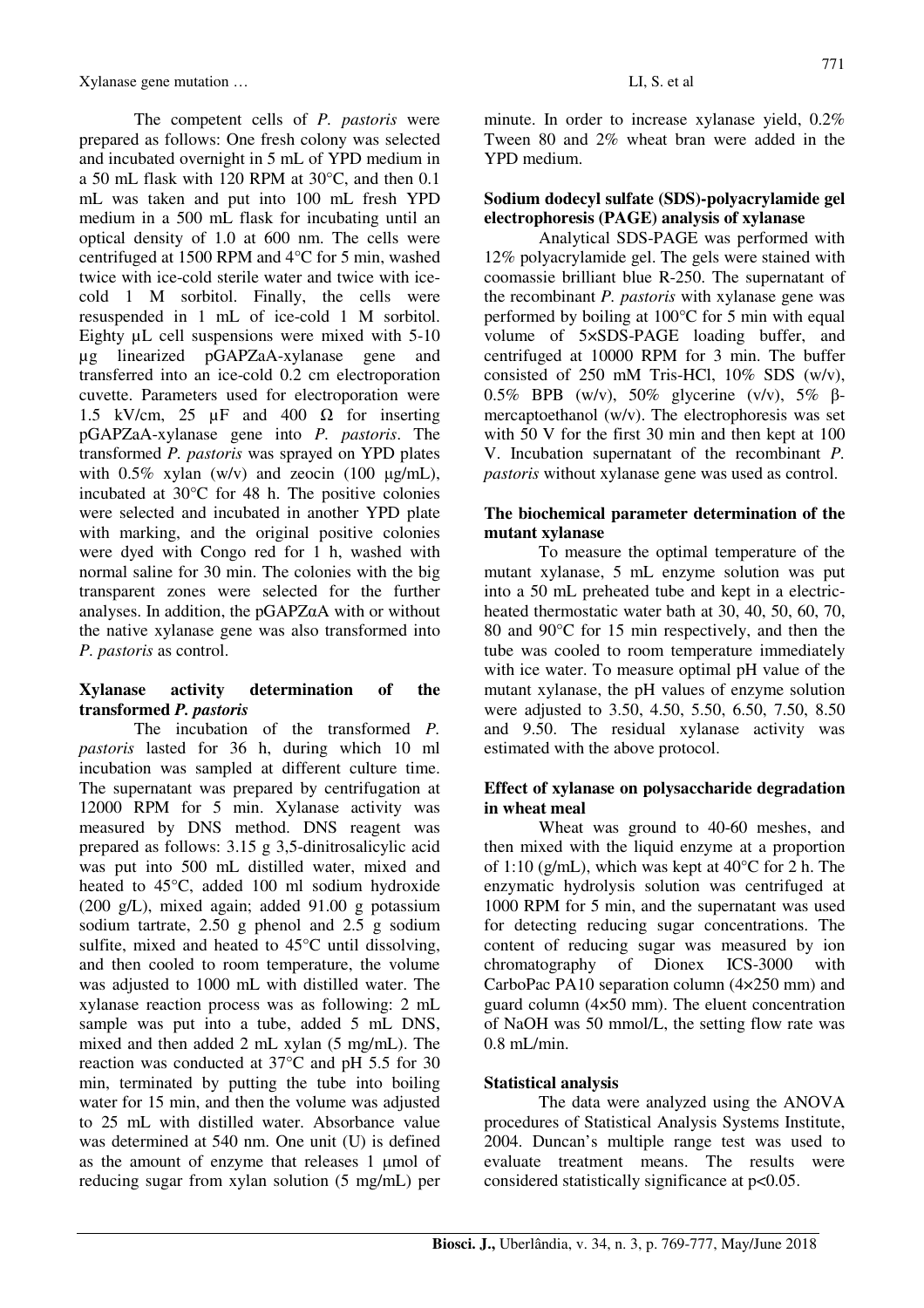## **RESULTS AND DISCUSSION**

## **Error-prone PCR and base modification of xylanase gene**

The mutant xylanase genes were obtained by error-prone PCR amplification. After the mutant genes were connected with PMD19-T and transferred into *E. coli*, 32 positive colonies were obtained by the white-blue colony selection. The base sequence analyses of mutant xylanase genes indicated that some bases in 6 mutants (No. 1, 4, 5, 6, 7 and 8) were changed (Table 1). These base changes were possible to affect xylanase activity and properties.

**Table 1.** The modified base points of mutant xylanase genes and the corresponding changes of amino acids Mutant xylanase The modified base points Amino acid changes

| genes |                 |                          |
|-------|-----------------|--------------------------|
|       | 117th (GAC-AAC) | Aspartic acid-Asparagine |
|       | 34th (CTC-GTC)  | Leucine-Valine           |
|       | 43th (ACC-GCC)  | Threonine-Alanine        |
| 6     | 116th (ACT-ATT) | Threonine-Isoleucine     |
|       | 179th (AAG-ACG) | Lysine-Threonine         |
|       | 53th (TTC-CTC)  | Phenylalanine-Leucine    |
|       | 107th (GGC-AGC) | Glycine-Serine           |

In order to increase gene mutant rate, the reaction system and loop condition of PCR were modified in this study including increasing magnesium ion concentration, adding manganese ions, and so on. For increasing the selection accuracy of positive colonies, Congo red is used because it can form a red compound with xylan. A transparent zone will be formed around the positive colony if the colony is able to secrete xylanase for degrading xylan to cause the red color disappeared. The previous researches have obtained some good mutant genes by error-prone PCR technique for alkali resistance and high stability of xylanase (CHEN et al., 2001; STEPHENS et al., 2009), in agreement with this study.

## **The mutant xylanase gene expression in** *P. pastoris* **and xylanase activity determination**

The transformed *E. coli* and *P. pastoris* with pGAPZαA-mutant xylanase gene were selected with zeocin and color change indication of Congo red, respectively. The result showed that mutant 1, 4, and 6 had higher xylanase activity than other mutants  $(p<0.05)$ . Table 2 indicated that the maximal xylanase activity was obtained after the recombinant *P. pastoris* was incubated for 12 h  $(p<0.05)$ , and then it decreased  $(p<0.05)$ . Among the three mutant xylanases, mutant 1 had the highest xylanase activity during incubating period (p<0.05), which was higher than the native xylanase  $(p<0.05)$ . The further research indicated that adding 0.2% Tween 80 could significantly increase xylanase yield by 30% for the recombinant *P. pastoris* with mutant xylanase gene and 35% for the recombinant *P. pastoris* with native xylanase gene, compared with that without Tween 80 addition ( $p<0.05$ ). In addition, the recombinant *P. pastoris* with or without native xylanase gene was used as the positive or negative controls.

|  | <b>Table 2.</b> The effect of different incubating time on xylanase activity of recombinant <i>Pichia pastoris</i> (U ml <sup>-1</sup> ) |  |
|--|------------------------------------------------------------------------------------------------------------------------------------------|--|
|  |                                                                                                                                          |  |

|                       | ັ                                |                                  |                                  |                                  |
|-----------------------|----------------------------------|----------------------------------|----------------------------------|----------------------------------|
| Items                 | 6 h                              | 12 <sub>h</sub>                  | 24 h                             | 36 h                             |
| Mutant 1              | $0.0712 \pm 0.0015^a$            | $0.1480 \pm 0.0014$ <sup>a</sup> | $0.0819\pm0.0018^a$              | $0.0443 \pm 0.0009^a$            |
| Mutant 4              | $0.0502 \pm 0.0012$ <sup>c</sup> | $0.1251 \pm 0.0035$ <sup>c</sup> | $0.0603 \pm 0.0014$ <sup>c</sup> | $0.0374 \pm 0.0012^b$            |
| Mutant 6              | $0.0474 \pm 0.0014$ <sup>d</sup> | $0.1043 \pm 0.0021$ <sup>d</sup> | $0.0584 \pm 0.0016$ <sup>d</sup> | $0.0374 \pm 0.0008^b$            |
| Native xylanase gene  | $0.0565 \pm 0.0011^b$            | $0.1360 \pm 0.0025^{\rm b}$      | $0.0674 \pm 0.0016^b$            | $0.0382 \pm 0.0016^{\circ}$      |
| Control               |                                  |                                  |                                  |                                  |
| (without)<br>xylanase |                                  |                                  |                                  |                                  |
| gene)                 | $0.0112 \pm 0.0006$ <sup>e</sup> | $0.0226 \pm 0.0009$ <sup>e</sup> | $0.0198 \pm 0.0011^e$            | $0.0185 \pm 0.0006$ <sup>c</sup> |
|                       |                                  |                                  |                                  |                                  |

Note: Data with the different letters in the same columns mean significant difference (P<0.05), while data with the same letters in the same columns mean insignificant difference (P>0.05).

The result showed that xylanase genes were amplified from the genomic DNA of recombinant *P.* 

*pastoris*, indicating that the mutant xylanase genes were transformed into *P. pastoris* successfully.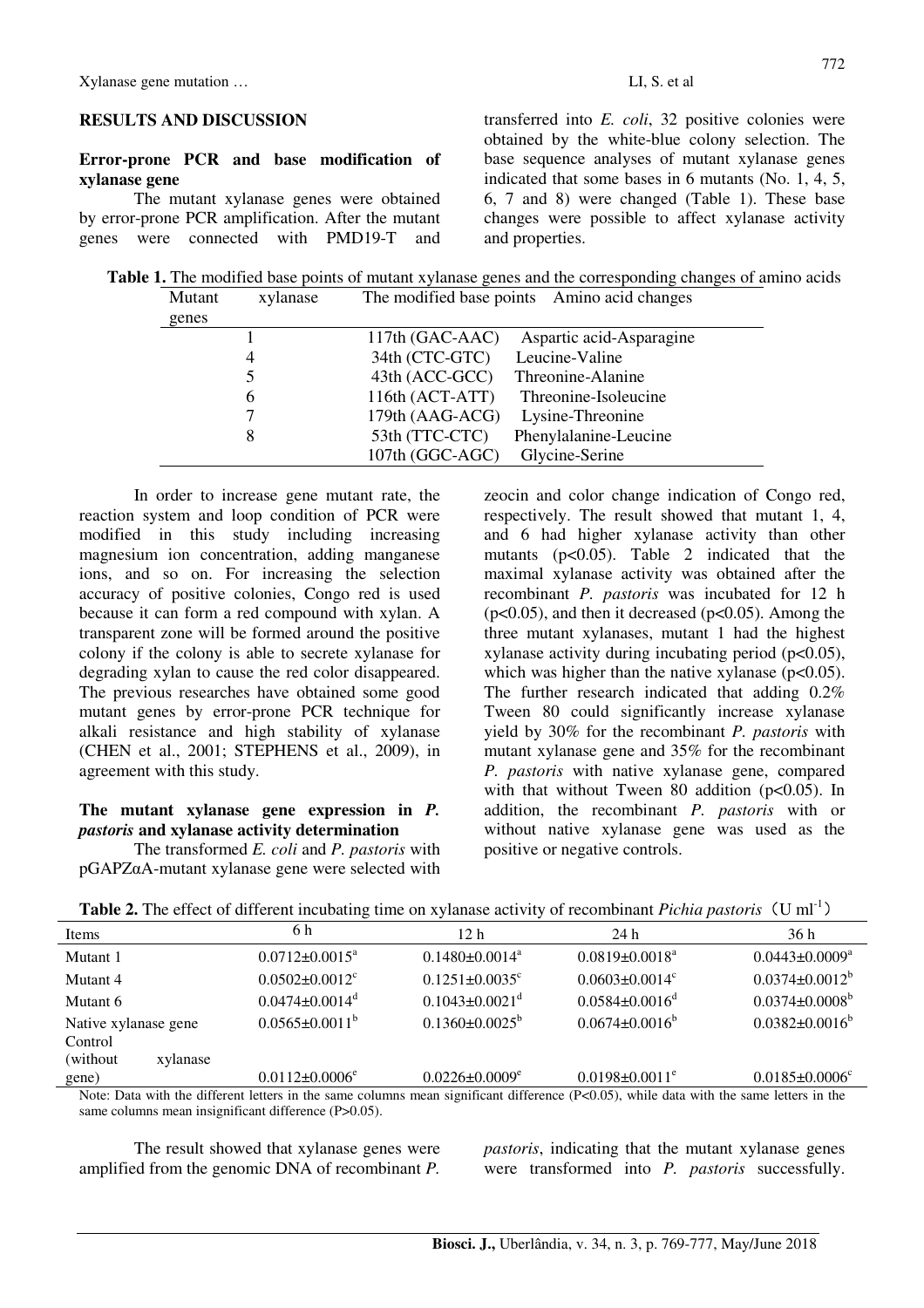Xylanase gene mutation …

Figure 1 indicated that all the supernatants of the recombinant *P. pastoris* with mutant xylanase genes had the bright bands at the points with the molecular weight of 24 kDa, which corresponded to the molecular weight predicted by the bases of xylanase gene. However, there was no band in the supernatant of the recombinant *P. pastoris* without xylanase gene in lane 7. The SDS-PAGE analysis proved that the mutant xylanase had been expressed successfully in *P. pastoris*.

# (k Da) 1 2 3 4 5 6 M 7 8 9 10 11 12 13



**Figure 1.** The SDS-PAGE of incubation supernatant of the recombinant *Pichia pastoris*

Note: Lane M: Protein molecular weight markers; Lane1 and Lane 2: incubation supernatant of mutant 1; Lane 3 and Lane 4: incubation supernatant of mutant 4; Lane 5 and Lane 6: incubation supernatant of mutant 5; Lane 7: incubation supernatant of recombinant *Pichia pastoris* without xylanase gene; Lane 8 and Lane 9: incubation supernatant of mutant 6; Lane 10 and Lane 11: incubation supernatant of mutant 7; Lane 12 and Lane 13: incubation supernatant of mutant 8. The above supernatants were concentrated for 12 folds.

Why were the maximal xylanase activity obtained after the recombinant *P. pastoris* was incubated for 12 h, and then decreased? The reason may be due to enzyme degradation and cell age declining with incubating period prolonging. It is predicted that amino acid change in xylanse protein from aspartic acid to asparagine may increase xylanase activity. Even though the xylanase activity of mutant 1 was higher than the native one, it was lower than the previous reports about xylanase gene expression in *P. Pastoris* (DENG et al., 2006; RUANGLEK et al., 2007; LIU; LIU, 2008). Why Tween 80 addition can increase xylanase yield, the reason may be that it can increase the permeability of cell membrane, accelerate the secretion of a variety of enzymes outside cells (ZHUANG et al., 2000).

#### **The optimal pH and temperature determination of xylanase**

Figure 2 showed that the optimal temperature of mutant xylanase was  $40^{\circ}$ C (p<0.05), which was the same as the native xylanase; however, at this temperature point, mutant xylanase activity was higher than the native one  $(p<0.05)$ . Figure 3 indicated that the optimal pH values of both mutant and native xylanases were 5.5, in which the xylanase activity was significantly higher than that in other pH points  $(p<0.05)$ .



**Figure 2.** The effect of different temperatures on xylanase activity of recombinant *Pichia pastoris*  Note: Data with the different small or capital letters mean significant difference for the mutant or native xylanase (P<0.05), while data with the same small or capital letters mean insignificant difference for the mutant or native xylanase (P>0.05).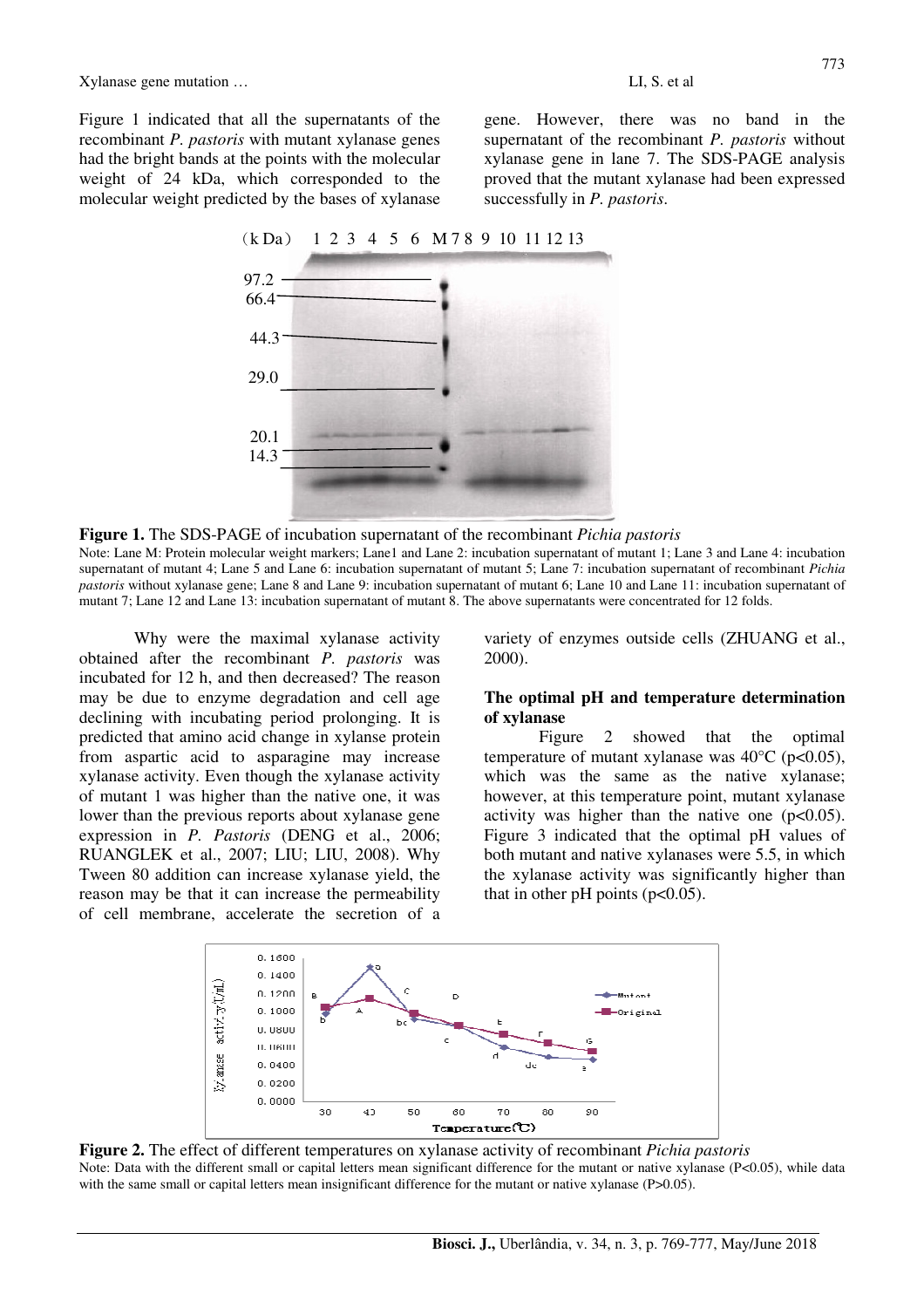

**Figure 3.** The effect of different pH values on xylanase activity of recombinant *P. pastoris*  Note: Data with the different small or capital letters mean significant difference for the mutant or native xylanase (P<0.05), while data with the same small or capital letters mean insignificant difference for the mutant or native xylanase (P>0.05).

This result showed that the subtle changes of amino acids did not make drastic changes for biochemical parameters of xylanase, even though xylanase activity has been improved by gene modification. This is consistent with the previous report, in which it was found that gene mutation did not change the optimal temperature and thermal stability of original genetics, compared with the native xylanase (ZHOU et al., 2008; CHEN et al., 2018); however, the other reports indicated that gene modification improved pH range and thermal stability of xylanase (CHEN et al., 2001; STEPHENS et al., 2009). Maybe the different modified points in xylanase gene will have different effects on biochemical parameters of xylanase.

### **Effect of xylanase on polysaccharide degradation in wheat meal**

Table 3 showed that the mutant xylanase was more effective than the native one to degrade polysaccharide in wheat meal for the maximal xylose yield (p<0.05). However, the mutant xylanase was weaker for arabinose and glucose yields  $(p<0.05)$ , compared with other resources of xylanases. The reason of the difference may be due to the different enzyme resources, xylanase purity or the modified xylanase gene (PUCHART et al., 2018). It was reported that xylanase gene from *Bacillus licheniformis* was expressed in *E.coli*, the enzyme was effective for sugarcane bagasse saccharification (AFTAB et al., 2018), in agreement with this study. In addition, the xylanase from *Aspergillus niger* could improve the yields of glucose and arabinose effectively  $(p<0.05)$ , which may be due to the xylanase compound isolated from *Aspergillus niger* in this study contains xylanase as well as other enzymes.

|  | <b>Table 3.</b> Effect of different resources of xylanases on polysaccharide degradation in wheat meal ( $\mu$ g ml <sup>-1</sup> ) |  |  |  |  |
|--|-------------------------------------------------------------------------------------------------------------------------------------|--|--|--|--|
|  |                                                                                                                                     |  |  |  |  |

| <b>Items</b>                                                                                  | Arabinose                     | Glucose                       | Xylose                        |
|-----------------------------------------------------------------------------------------------|-------------------------------|-------------------------------|-------------------------------|
| Mutant xylanase from<br>recombinant P. pastoris                                               | $13.99 \pm 3.02$ <sup>c</sup> | $91.75 \pm 7.56$ <sup>c</sup> | $112.85 \pm 1.64^a$           |
| Incubation supernatant<br>of recombinant P. pastoris<br>without xylanase<br>gene<br>(Control) | $105.53 \pm 0.06^b$           | $1406.43 \pm 129.57^b$        | 0.00 <sup>d</sup>             |
| Native xylanase from<br>recombinant P. pastoris                                               | $25.13 \pm 5.15$ <sup>c</sup> | $1374.89 \pm 135.73^b$        | $28.29 \pm 8.06$ <sup>c</sup> |
| Xylanase<br>from<br>Aspergillus niger                                                         | $222.80 \pm 20.95^a$          | 3860.92±337.90 <sup>a</sup>   | $45.36 \pm 2.44^b$            |

Note: Data with the different letters in the same columns mean significant difference (P<0.05), while data with the same letters in the same columns mean insignificant difference (P>0.05).

#### **CONCLUSIONS**

One mutant xylanase gene has been obtained with error-prone PCR to yield higher xylanase activity for xylan degradation than the native gene.

The mutant xylanase has the same biochemical parameters as the native one.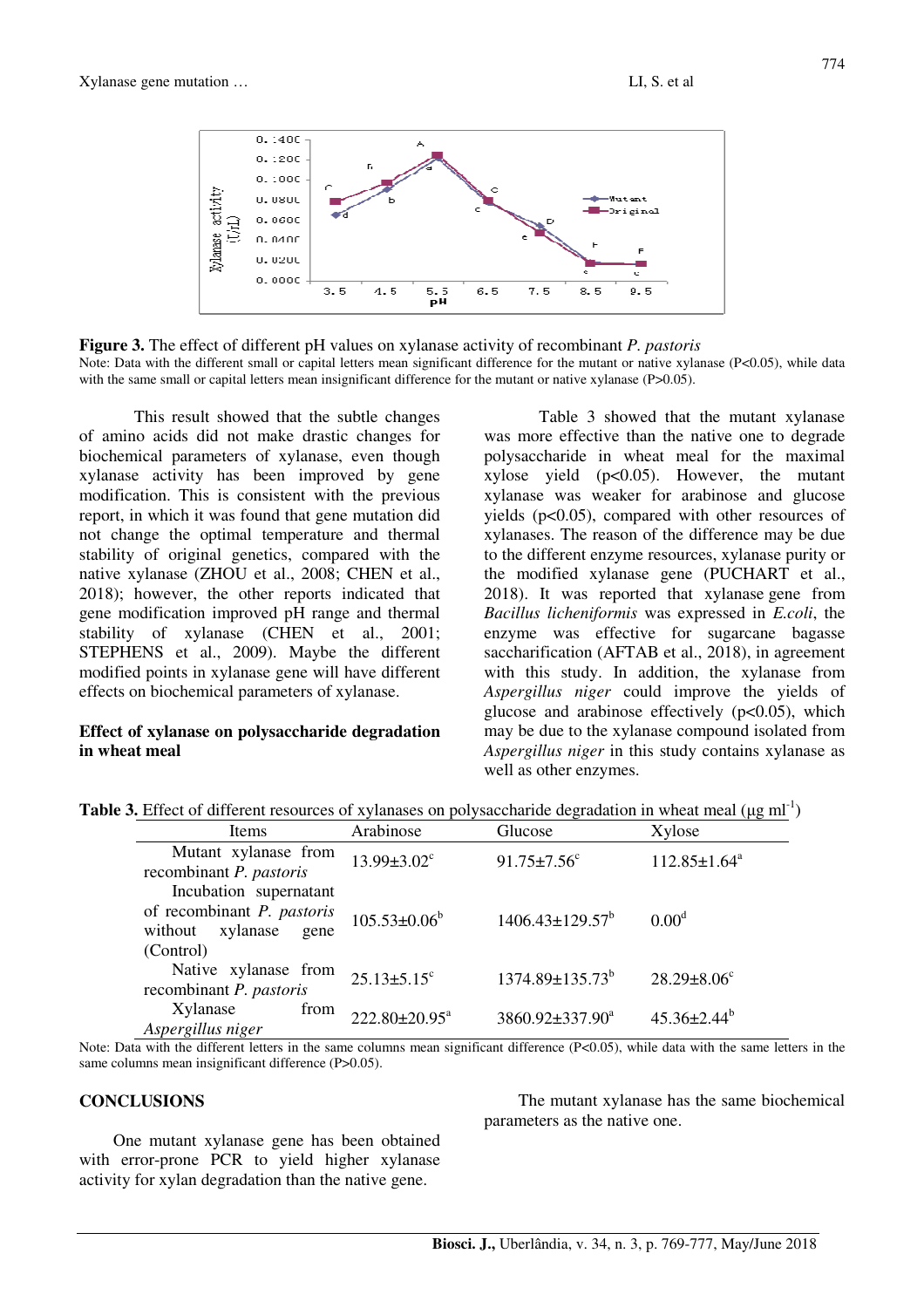#### **ACKNOWLEDGEMENTS**

The project was supported by China Spark Program (2015GA750012), Henan Cooperative

Project of Industry, Education and Research (162107000069), and Henan Key Scientific and Technological Project (171100110500).

**RESUMO:** A xilanase pode hidrolisar o xilano para reduzir seu impacto antinutricional e melhorar a disponibilidade de nutrientes, portanto, obter xilanase adequada para degradar o xilano é essencial. A PCR propensa a erros e a transformação genética foram utilizadas neste estudo para obter a xilanase ideal para degradar eficazmente a xilana. O resultado mostrou que um gene mutante de xilanase com alta expressão de xilanase foi obtido. Depois que o gene mutante da xilanase foi conectado ao pGAPZαA e transformado em Pichia pastoris (P. pastoris), o recombinante P. pastoris com o gene mutante produziu maior atividade de xilanase (0,1480 U / mL) do que com o gene nativo da xilanase (0,1360 U / mL) após 12 h de incubação (p <0,05). A temperatura e o pH ótimos da xilanase expressa pelos genes nativos e mutantes foram os mesmos, ou seja, 40 ºC e 5,50 (p <0,05). Além disso, a adição de Tween 80 a 0,2% durante a incubação de P. pastoris recombinante poderia aumentar significativamente o rendimento de xilanase em cerca de 30-35% (p <0,05). A xilanase mutante poderia aumentar significativamente o rendimento de xilose da farinha de trigo mais do que a xilanase nativa (p $\leq 0.05$ ).

**PALAVRAS-CHAVE:** PCR propensa a erros. Xilanase. Mutação de Gene. Expressão genetica. P. pastoris

#### **REFERENCES**

AFTAB, M. N.; ZAFAR, A.; IQBAL, I.; KALEEM, A.; ZIA, K. M.; AWAN, A. R. Optimization of saccharification potential of recombinant xylanase from *Bacillus licheniformis*. **Bioengineered**, v. 9, p. 159- 165, 2018. https://doi.org/10.1080/21655979.2017.1373918

BEG, Q. K.; KAPOOR, M.; MAHAJAN, L.; HOODAL, G. S. Microbial xylanases and their industrial applications: a review. **Appl. Microbiol. Biotechnol**., v. 56, p. 326-338, 2001. https://doi.org/10.1007/s002530100704

CADWELL, R. C.; JOYCE, G. F. Randomization of genes by PCR mutagenesis. **Genome Res**., v. 2, p. 28-33, 1992. https://doi.org/10.1101/gr.2.1.28

CHEN, C. C.; GAO, G. J.; KAO, A. L.; TSAI, Z. C. Bi-functional fusion enzyme EG-M-Xyn displaying endoglucanase and xylanase activities and its utility in improving lignocellulose degradation. **Int. J. Biol. Macromol**., v. 111, p. 722-729, 2018. https://doi.org/10.1016/j.ijbiomac.2018.01.080

CHEN, K.; ARNOLD, F. H. Enzyme engineering for nonaqueous solvents: random mutagenesis to enhance activity of subtilisin E in polar organic media. **Nat. Biotechnol**., v. 9, p. 1073-1077, 1991. https://doi.org/10.1038/nbt1191-1073

CHEN, K.; ARNOLD, F. H. Tuning the activity of an enzyme for unusual environments: sequential random mutagenesis of subtilisin E for catalysis in dimethylformamide. **P. Natl. Acad. Sci. USA**., v. 90, p. 5618-5622, 1993. https://doi.org/10.1073/pnas.90.12.5618

CHEN, Y. L.; TANG, T. Y.; CHEN, K. J. Directed evolution to produce an alkalophilic variant from a *Neocallimastix patriciarum* xylanase. **Can. J. Microbiol**., v. 47, p. 1088-1094, 2001. https://doi.org/10.1139/w01-118 https://doi.org/10.1139/cjm-47-12-1088

CLEEMPUT, G.; ROELS, S. P.; OOPT, M.; GROBET, P. J.; DELCOUR, J. A. Heterogeneity in the structure of water-soluble arabinoxylans in European wheat flours of variable bread-making quality. **Cereal Chem**., v. 70, p. 324-329, 1993.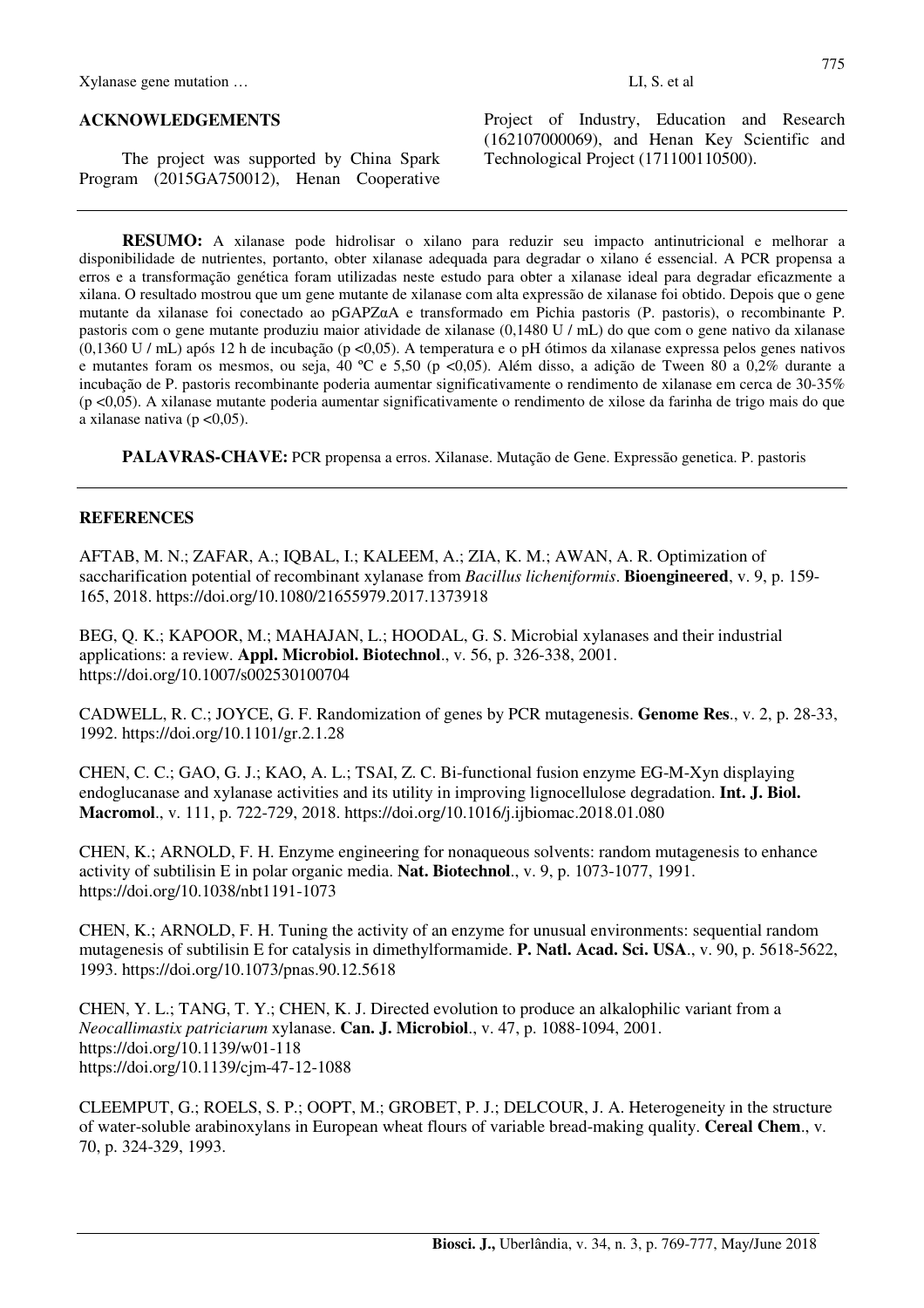COLLINS, T.; GERDAY, C.; FELLER G. Xylanases, xylanase families and extremophilic xylanases. **FEMS Microbiol. Rev**., v. 29, p. 3-22, 2005. https://doi.org/10.1016/j.femsre.2004.06.005

DENG, P.; LI, D.; CAO, Y.; LU, W.; WANG, C. Cloning of a gene encoding an acidophilic endo-β-1, 4 xylanase obtained from *Aspergillus niger* CGMCC1067 and constitutive expression in *Pichia pastoris*. **Enzyme Microb. Tech**., v. 39, p. 1096-1102, 2006. https://doi.org/10.1016/j.enzmictec.2006.02.014

HENRISSAT, B. A classification of glycosyl hydrolases based on amino-acid -sequence similarities. **Biochem. J**., v280, p. 309-316, 1991.

KORONA, B.; KORONA, D.; BIELECKI, S. Efficient expression and secretion of two co-produced xylanases from *Aspergillus niger* in *Pichia pastoris* directed by their native signal peptides and the *Saccharomyces cerevisiae* α-mating factor. **Enzyme Microb. Tech**., v. 39, p. 39:683-689, 2006.

LI, X. T.; JIANG, Z. Q.; LI, L. T.; YANG, S. Q.; FENG, W. Y.; FAN, J. Y.; KUSAKABE, I. Characterization of a cellulase-free, neutral xylanase from *Thermomyces lanuginosus* CBS 288.54 and its biobleaching effect on wheat straw pulp. **Bioresour. Technol**., v. 96, p. 1370-1379, 2005. https://doi.org/10.1016/j.biortech.2004.11.006

LIU, M. Q.; LIU, G. F. Expression of recombinant *Bacillus licheniformis* xylanase A in *Pichia pastoris* and xylooligosaccharides released from xylans by it. **Protein Expres. Purif**., v. 57, p. 101-107, 2008. https://doi.org/10.1016/j.pep.2007.10.020

LIU, Y. H.; HU, B.; XU, Y. J.; BO, J. X.; FAN, S.; WANG, J. L.; LU, F. P. Improvement of the acid stability of *Bacillus licheniformis* alpha amylase by error-prone PCR. **J. Appl. Microbiol**., v. 113, p. 541-549, 2012. https://doi.org/10.1111/j.1365-2672.2012.05359.x

PUCHART, V.; FRANOVA, L.; MORKEBERG KROGH, K. B. R.; HOFF, T.; BIELY, P. Action of different types of endoxylanases on eucalyptus xylan in situ. **Appl. Microbiol. Biotechnol**., v. 102, p. 1725-1736, 2018. https://doi.org/10.1007/s00253-017-8722-6

RUANGLEK, V.; SRIPRANG, R.; RATANAPHAN, N.; TIRAWONGSAROJ, P.; CHANTASIGH, D.; TANAPONGPIPAT, S.; POOTANAKIT, K.; EURWILAICHITR, L. Cloning, expression, characterization, and high cell-density production of recombinant endo-1, 4-β-xylanase from *Aspergillus niger* in *Pichia pastoris*. **Enzyme Microb. Tech**., v. 41, p. 19-25, 2007. https://doi.org/10.1016/j.enzmictec.2006.11.019

SAINI, H. S.; HENRY, R. J. Fractionation and evaluation of triticale pentosans: comparison with wheat and rye. **Cereal Chem**., v. 66, p. 11-14, 1989.

SHIBUYA, H.; KANEKO, S.; KAYASHI, K. A single amino acid substitution enhances the catalytic activity of family 11 xylanase at alkaline pH. **Biosci. Biotechnol. Biochem**., v. 69, p. 1492-1497, 2005. https://doi.org/10.1271/bbb.69.1492

SHIM, J. H.; KIM, Y. W.; KIM, T. J.; CHAE, H. Y.; PAPK, J. H.; CHA, H.; KIM, J. W.; KIM, Y. R.; SCHAEFER, T.; SPENDLER, T. Improvement of cyclodextrin glucanotransferase as an antistaling enzyme by error-prone PCR. **Protein Eng. Des. Sel**., v. 17, p. 205-211, 2004. https://doi.org/10.1093/protein/gzh035

SIMPSON, D. J.; FINCHER, G. B.; HUANG, A. H. C.; CAMERON-MILIS, V. Structure and function of cereal and related higher plant (1→4)-β-xylan endohydrolases. **J. Cereal Sci**., v. 37, p. 111-127, 2003. https://doi.org/10.1006/jcrs.2002.0488

STEPHENS, D. E.; SINGH, S.; PERMAUL, K. Error-prone PCR of a fungal xylanase for improvement of its alkaline and thermal stability. **FEMS Microbiol. Lett**., v. 293, p. 42-47, 2009. https://doi.org/10.1111/j.1574- 6968.2009.01519.x